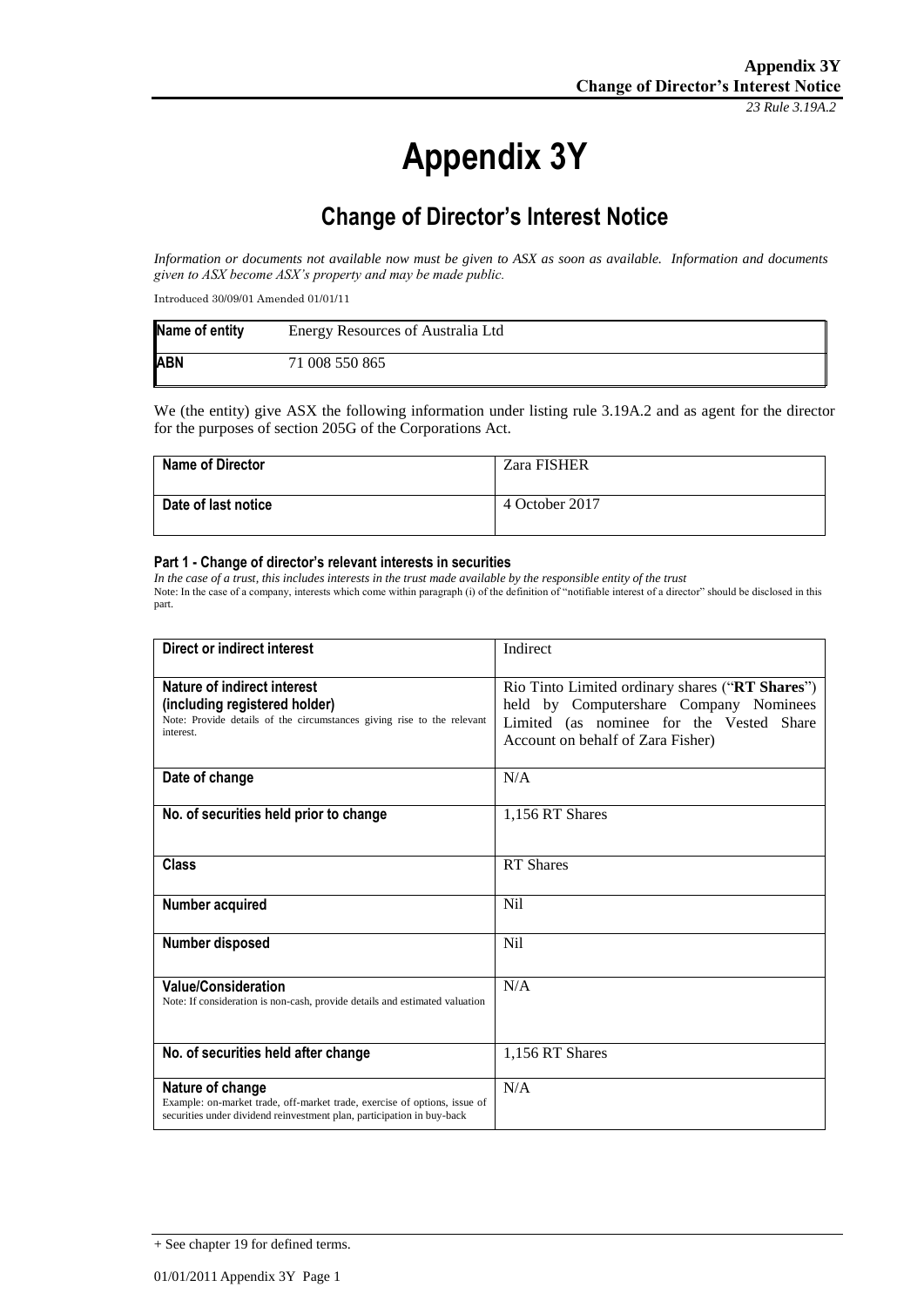| <b>Direct or indirect interest</b>                                                                                                                                      | Indirect                                                                                                                                                                                                                                                                                                                                                                                                     |
|-------------------------------------------------------------------------------------------------------------------------------------------------------------------------|--------------------------------------------------------------------------------------------------------------------------------------------------------------------------------------------------------------------------------------------------------------------------------------------------------------------------------------------------------------------------------------------------------------|
| Nature of indirect interest<br>(including registered holder)<br>Note: Provide details of the circumstances giving rise to the relevant<br>interest.                     | Indirect interest in RT Shares acquired under<br>myShare, the Rio Tinto Limited Global Employee<br>Share Plan ("myShare"), held by Computershare<br>Trustees (Jersey) Limited on behalf of Ms Fisher,<br>and a conditional right to additional matching RT<br>Shares ("Matching RT Share Rights")                                                                                                            |
| Date of change                                                                                                                                                          | 17 October 2017                                                                                                                                                                                                                                                                                                                                                                                              |
| No. of securities held prior to change                                                                                                                                  | 471 RT Shares<br>315 Matching RT Share Rights                                                                                                                                                                                                                                                                                                                                                                |
| <b>Class</b>                                                                                                                                                            | RT Shares and Matching RT Share Rights                                                                                                                                                                                                                                                                                                                                                                       |
| Number acquired                                                                                                                                                         | 46* RT Shares<br>22* Matching RT Share Rights                                                                                                                                                                                                                                                                                                                                                                |
| Number disposed                                                                                                                                                         | 26 Matching RT Share Rights                                                                                                                                                                                                                                                                                                                                                                                  |
| <b>Value/Consideration</b><br>Note: If consideration is non-cash, provide details and estimated valuation                                                               | Purchase of 19 RT Shares at \$71.51 per share<br>$\bullet$<br>pursuant to the terms of myShare.<br>Vesting of the following Matching RT Share<br>$\bullet$<br>Rights under the terms of myShare at no cost:<br>26 Matching RT Share Rights<br>$2**$<br>Matching<br>RT<br>Share<br>Rights<br>representing the value of dividends that<br>would have been paid since grant on the<br>Matching RT Share Rights. |
| No. of securities held after change                                                                                                                                     | 517 RT Shares<br>311* Matching RT Share Rights                                                                                                                                                                                                                                                                                                                                                               |
| Nature of change<br>Example: on-market trade, off-market trade, exercise of options, issue of<br>securities under dividend reinvestment plan, participation in buy-back | Purchase of RT Shares at \$71.51 per share<br>$\bullet$<br>pursuant to the terms of myShare.<br>Vesting of Matching RT Share Rights under<br>$\bullet$<br>the terms of myShare.                                                                                                                                                                                                                              |

\* This includes 1 RT Share and 1 RT Matching Share Right resulting from the aggregation of fractional entitlements arising from acquisitions under the terms of myShare.

\*\* In accordance with the rules of myShare, upon vesting of the Matching RT Share Rights, Ms Fisher may receive additional RT Shares in lieu of dividends that would have been paid to him in the period from grant on the base number of shares being the subject of the Matching RT Share Rights.

| Direct or indirect interest                                                         | Direct           |
|-------------------------------------------------------------------------------------|------------------|
| Nature of indirect interest                                                         | N/A              |
| (including registered holder)                                                       |                  |
| Note: Provide details of the circumstances giving rise to the relevant<br>interest. |                  |
| Date of change                                                                      | N.A              |
| No. of securities held prior to change                                              | 2,489 RT Shares  |
| <b>Class</b>                                                                        | <b>RT</b> Shares |
| Number acquired                                                                     | Nil              |
| <b>Number disposed</b>                                                              | N <sub>i</sub>   |
| <b>Value/Consideration</b>                                                          | N/A              |
| Note: If consideration is non-cash, provide details and estimated valuation         |                  |

<sup>+</sup> See chapter 19 for defined terms.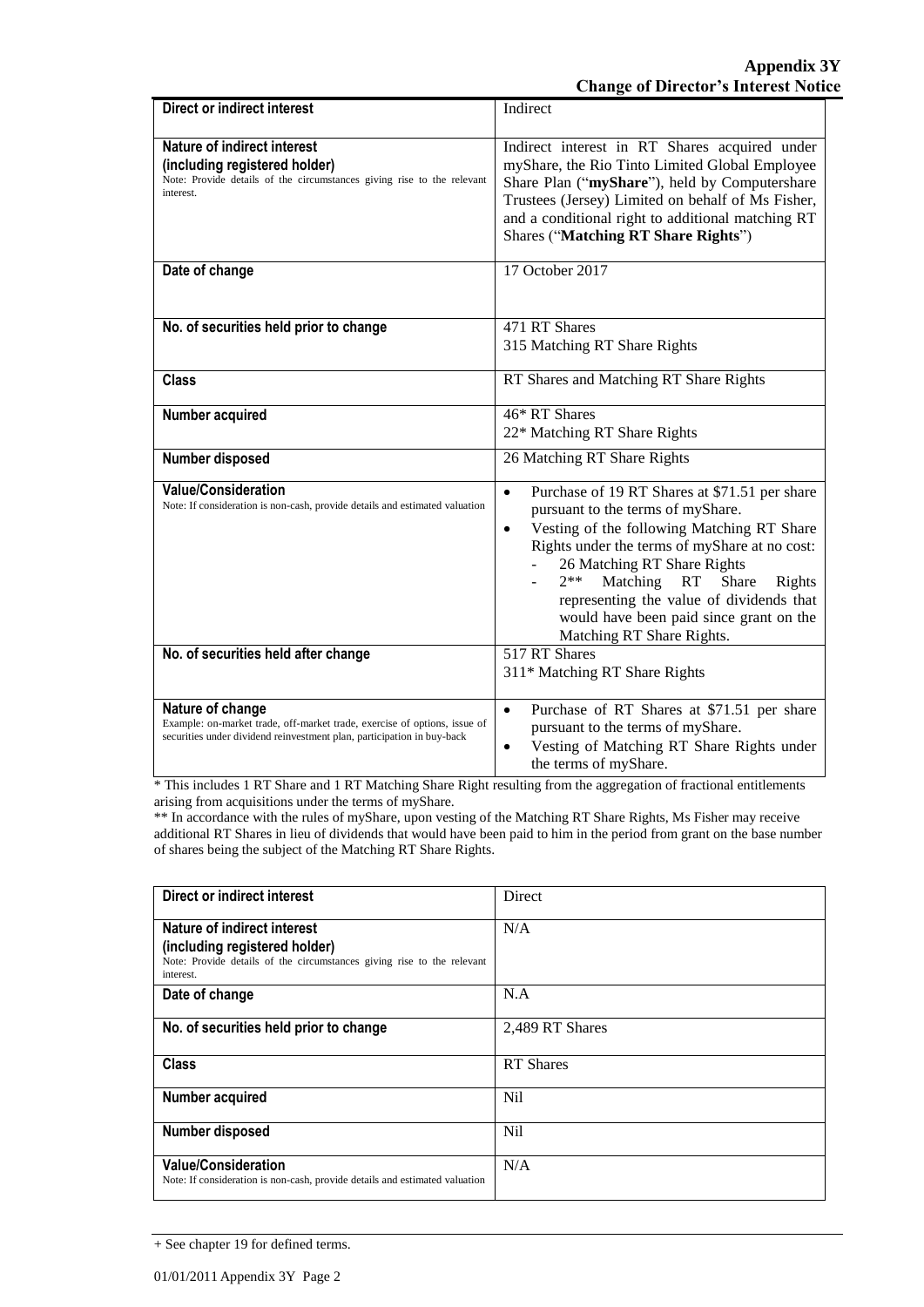| No. of securities held after change                                                                                                                 | 2.489 RT Shares |
|-----------------------------------------------------------------------------------------------------------------------------------------------------|-----------------|
| Nature of change                                                                                                                                    | N/A             |
| Example: on-market trade, off-market trade, exercise of options, issue of<br>securities under dividend reinvestment plan, participation in buy-back |                 |

| <b>Direct or indirect interest</b>                                                                                                                                      | Direct                                                                                                                                                                                                          |
|-------------------------------------------------------------------------------------------------------------------------------------------------------------------------|-----------------------------------------------------------------------------------------------------------------------------------------------------------------------------------------------------------------|
| Nature of indirect interest<br>(including registered holder)<br>Note: Provide details of the circumstances giving rise to the relevant<br>interest.                     | N/A                                                                                                                                                                                                             |
| Date of change                                                                                                                                                          | N/A                                                                                                                                                                                                             |
| No. of securities held prior to change                                                                                                                                  | 10,937 rights ("Rights") to be granted RT Shares<br>being:<br>5,357 Rights under the Rio Tinto Limited<br>$\bullet$<br>Performance Share Plan ("PSP");<br>4,628 Rights under the Rio Tinto Limited<br>$\bullet$ |
|                                                                                                                                                                         | Management Share Plan ("MSP"); and<br>952 Rights under the Rio Tinto Limited<br>$\bullet$<br>Bonus Deferral plan ("BDP").                                                                                       |
| <b>Class</b>                                                                                                                                                            | Rights under the terms of the PSP, MSP and<br>BDP.                                                                                                                                                              |
| Number acquired                                                                                                                                                         | N/A                                                                                                                                                                                                             |
| Number disposed                                                                                                                                                         | N/A                                                                                                                                                                                                             |
| <b>Value/Consideration</b><br>Note: If consideration is non-cash, provide details and estimated valuation                                                               | N/A                                                                                                                                                                                                             |
| No. of securities held after change                                                                                                                                     | 10,937 Rights, being:                                                                                                                                                                                           |
|                                                                                                                                                                         | 5,357 Rights under the PSP;                                                                                                                                                                                     |
|                                                                                                                                                                         | 4,628 Rights under the MSP; and<br>$\bullet$                                                                                                                                                                    |
|                                                                                                                                                                         | 952 Rights under the BDP.                                                                                                                                                                                       |
| Nature of change<br>Example: on-market trade, off-market trade, exercise of options, issue of<br>securities under dividend reinvestment plan, participation in buy-back | N/A                                                                                                                                                                                                             |

\* In accordance with the rules of the BDP, MSP, and the rules of the PSP in respect of awards granted from 2013, upon vesting Ms Fisher may receive additional RT Shares in lieu of dividends that would have been paid to her in the period from grant on the base number of RT Shares, the subject of the Rights that vest.

### **Part 2 – Change of director's interests in contracts**

Note: In the case of a company, interests which come within paragraph (ii) of the definition of "notifiable interest of a director" should be disclosed in this

| part.                                               |     |
|-----------------------------------------------------|-----|
| Detail of contract                                  | N/A |
| <b>Nature of interest</b>                           | N/A |
| Name of registered holder<br>(if issued securities) | N/A |
| Date of change                                      | N/A |

<sup>+</sup> See chapter 19 for defined terms.